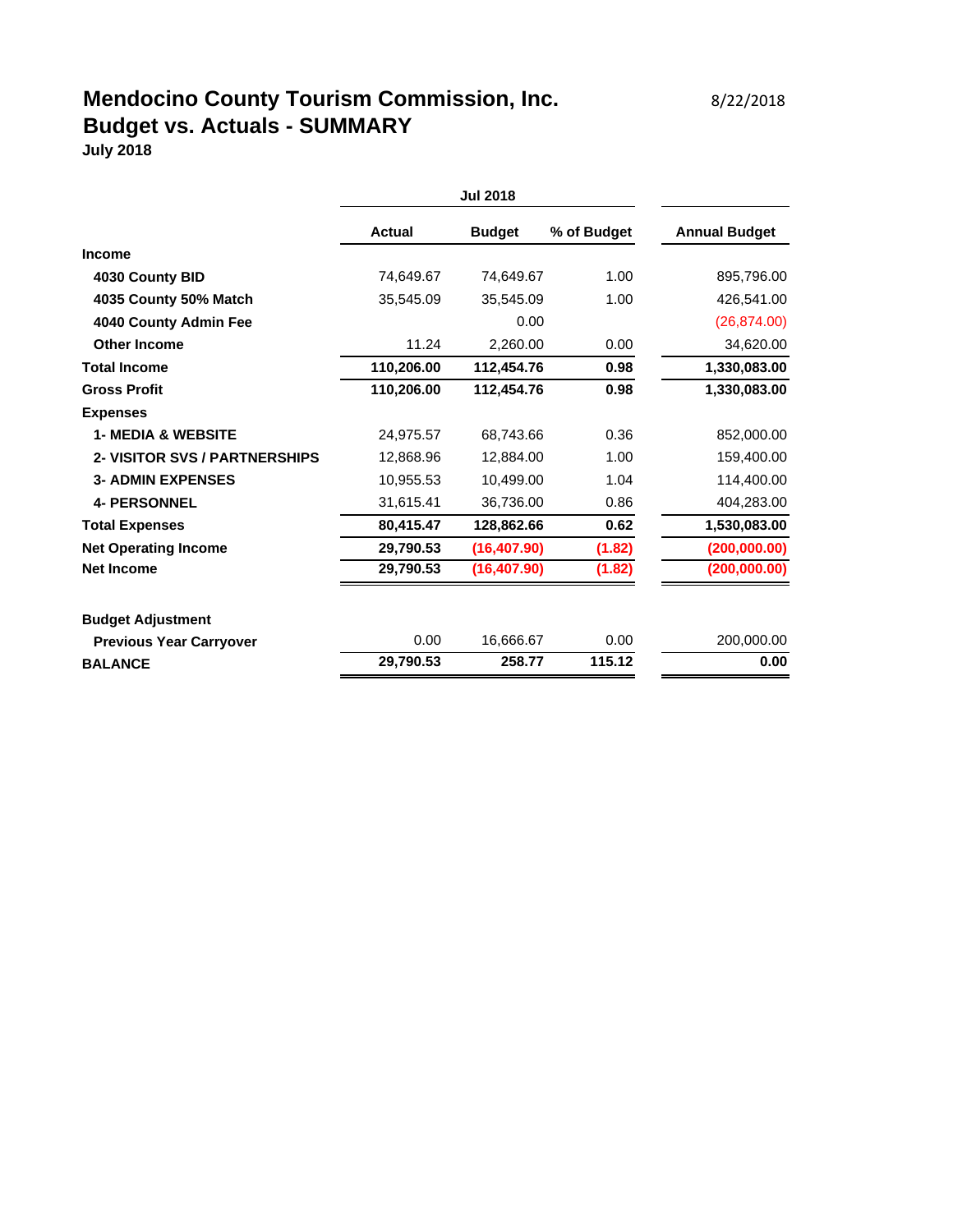#### **Mendocino County Tourism Commission, Inc.** 8/22/2018 **Budget vs. Actuals**

**July 2018**

|                                              | <b>Jul 2018</b> |               |                         |                      |  |
|----------------------------------------------|-----------------|---------------|-------------------------|----------------------|--|
|                                              | <b>Actual</b>   | <b>Budget</b> | $%$ of<br><b>Budget</b> | <b>Annual Budget</b> |  |
| <b>Income</b>                                |                 |               |                         |                      |  |
| 4030 County BID                              | 74,649.67       | 74,649.67     | 1.00                    | 895,796.00           |  |
| 4035 County 50% Match                        | 35,545.09       | 35,545.09     | 1.00                    | 426,541.00           |  |
| 4040 County Admin Fee                        |                 | 0.00          |                         | (26, 874.00)         |  |
| <b>Other Income</b>                          |                 |               |                         |                      |  |
| <b>4250 Cooperative Advertising</b>          |                 | 1,250.00      | 0.00                    | 15,000.00            |  |
| 4830 Event Brochure Ads                      |                 | 0.00          |                         | 7,500.00             |  |
| 4940 Misc. Income                            |                 | 1,000.00      | 0.00                    | 12,000.00            |  |
| 4950 Interest Income                         | 11.24           | 10.00         | 1.12                    | 120.00               |  |
| <b>Total Other Income</b>                    | 11.24           | 2,260.00      | 0.00                    | 34,620.00            |  |
| <b>Total Income</b>                          | 110,206.00      | 112,454.76    | 0.98                    | 1,330,083.00         |  |
| <b>Gross Profit</b>                          | 110,206.00      | 112,454.76    | 0.98                    | 1,330,083.00         |  |
| <b>Expenses</b>                              |                 |               |                         |                      |  |
| <b>1- MEDIA &amp; WEBSITE</b>                |                 |               |                         |                      |  |
| 50 Advertising / Media                       |                 |               |                         |                      |  |
| 5130 Print & Online Advertising              | 794.89          | 34,333.00     | 0.02                    | 412,000.00           |  |
| 5150 Ad Development/Design                   |                 | 833.00        | 0.00                    | 10,000.00            |  |
| 5170 Photography                             |                 | 833.00        | 0.00                    | 10,000.00            |  |
| 5240 Research & Development                  |                 | 1,667.00      | 0.00                    | 20,000.00            |  |
| 5280 Video Development                       |                 | 2,085.00      | 0.00                    | 25,000.00            |  |
| 5290 Marketing Contingency                   |                 | 833.00        | 0.00                    | 10,000.00            |  |
| <b>Total 50 Advertising / Media</b>          | 794.89          | 40,584.00     | 0.02                    | 487,000.00           |  |
| 55 Marketing / Public Relations              |                 |               |                         |                      |  |
| <b>5510 Public Relations Contract</b>        | 6,666.66        | 6,666.66      | 1.00                    | 98,500.00            |  |
| 5520 Marketing Agency Contract               | 8,333.00        | 8,333.00      | 1.00                    | 100,000.00           |  |
| 5540 Clipping Service                        | 644.26          | 583.00        | 1.11                    | 7,000.00             |  |
| 5550 In-Market PR Stunts                     |                 | 250.00        | 0.00                    | 3,000.00             |  |
| 5560 Media Events                            |                 | 292.00        | 0.00                    | 3,500.00             |  |
| 5610 Travel -PR Related                      | 1,042.30        | 625.00        | 1.67                    | 7,500.00             |  |
| 5680 Visiting Media FAM Expenses             | 525.90          | 1,167.00      | 0.45                    | 14,000.00            |  |
| <b>Total 55 Marketing / Public Relations</b> | 17,212.12       | 17,916.66     | 0.96                    | 233,500.00           |  |
| 57 Website Maint / Development               |                 |               |                         |                      |  |
| 5710 Interactive Media Coordinator           | 2,500.00        | 2,500.00      | 1.00                    | 30,000.00            |  |

**5740 Content Creation** 6,000 **10.00 11.000 1.000 1.000 1.000 1.000 1.000 1.000 1.000 1.000 1.000 1.000 1.000 1.000 1.000 1.000 1.000 1.000 1.000 1.000 1.000 1.000 1.000 1.000 1.000 1.000 1.000 1.000 1.000 1.000 1.000 1.00 5750 Development/ Maintenance** 1,664.14 1,667.00 1.00 20,000.00 **5780 Interactive Marketing 1,250.00 15,000.00 15,000.00 15,000.00 Total 57 Website Maint / Development 4,164.14 5,834.00 0.71 70,000.00**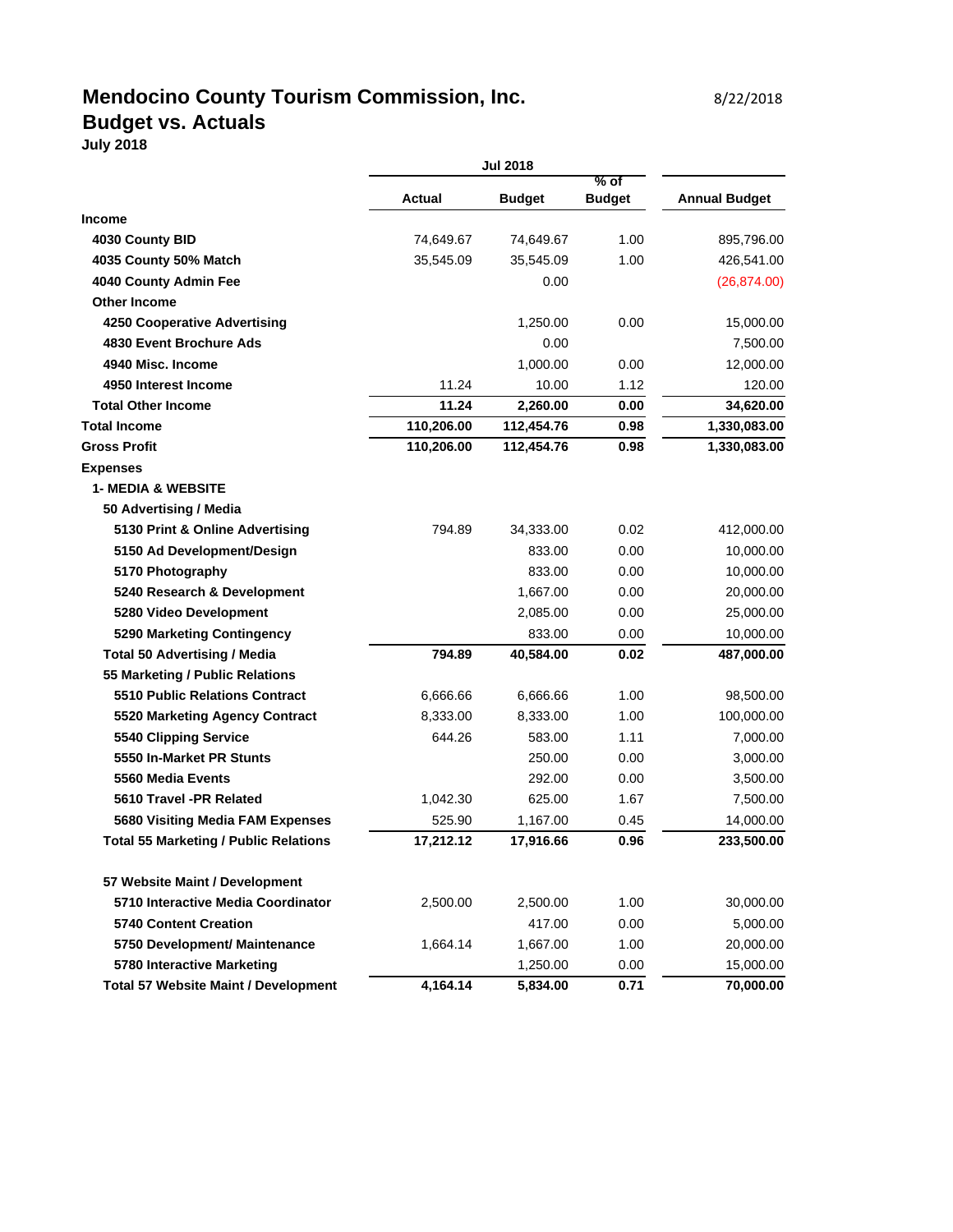### **Mendocino County Tourism Commission, Inc.** 6/22/2018 **Budget vs. Actuals**

**July 2018**

|                                            | <b>Jul 2018</b> |               |                         |                      |
|--------------------------------------------|-----------------|---------------|-------------------------|----------------------|
|                                            | <b>Actual</b>   | <b>Budget</b> | $%$ of<br><b>Budget</b> | <b>Annual Budget</b> |
|                                            |                 |               |                         |                      |
| 58 Leisure / Group Sales                   |                 |               |                         |                      |
| 5810 Promotion Items, Booth Develop        |                 | 0.00          |                         | 12,000.00            |
| 5820 Consumer & Trade Shows                | 1,000.00        | 1,250.00      | 0.80                    | 15,000.00            |
| 5840 State Fair Exhibit                    | 618.87          | 700.00        | 0.88                    | 5,000.00             |
| 5870 Shipping - Travel Shows               |                 | 292.00        | 0.00                    | 3,500.00             |
| 5880 Travel - Leisure/Group Sales          | 986.11          | 1,000.00      | 0.99                    | 12,000.00            |
| 5885 Travel - Group FAMs                   | 199.44          | 1,000.00      | 0.20                    | 12,000.00            |
| 5890 Misc. Sales Opportunities             |                 | 167.00        | 0.00                    | 2,000.00             |
| <b>Total 58 Leisure / Group Sales</b>      | 2,804.42        | 4,409.00      | 0.64                    | 61,500.00            |
| <b>Total 1- MEDIA &amp; WEBSITE</b>        | 24,975.57       | 68,743.66     | 0.36                    | 852,000.00           |
| 2- VISITOR SVS / PARTNERSHIPS              |                 |               |                         |                      |
| <b>Partnerships</b>                        |                 |               |                         |                      |
| 6550 Conferences & Seminars                |                 | 0.00          |                         | 12,000.00            |
| 6570 In-County Relations                   | 106.28          | 500.00        | 0.21                    | 6,000.00             |
| 6590 Memberships                           | 255.70          | 667.00        | 0.38                    | 8,000.00             |
| 6610 North Coast Tourism Council           | 11,000.00       | 10,000.00     | 1.10                    | 10,000.00            |
| <b>Total Partnerships</b>                  | 11,361.98       | 11,167.00     | 1.02                    | 36,000.00            |
| <b>Visitor Services</b>                    |                 |               |                         |                      |
| 6720 Event & Festival Guides               | 256.98          | 300.00        | 0.86                    | 50,000.00            |
| 6730 Incentives & Sponsorships             | 1,250.00        | 1,250.00      | 1.00                    | 71,400.00            |
| 6770 Visitor Centers & Signage             |                 | 167.00        | 0.00                    | 2,000.00             |
| <b>Total Visitor Services</b>              | 1,506.98        | 1,717.00      | 0.88                    | 123,400.00           |
| <b>Total 2- VISITOR SVS / PARTNERSHIPS</b> | 12,868.96       | 12,884.00     | 1.00                    | 159,400.00           |
| <b>3- ADMIN EXPENSES</b>                   |                 |               |                         |                      |
| <b>General Admin</b>                       |                 |               |                         |                      |
| 7010 Accounting                            | 1,085.00        | 642.00        | 1.69                    | 7,700.00             |
| 7060 Bank Fees                             | 26.95           | 42.00         | 0.64                    | 500.00               |
| 7080 Board Development                     |                 | 0.00          |                         | 4,000.00             |
| 7090 Copying & Printing                    | 106.48          | 167.00        | 0.64                    | 2,000.00             |
| 7100 Dues & Subscriptions                  | 531.96          | 540.00        | 0.99                    | 5,500.00             |
| 7130 Legal Fees                            |                 | 0.00          |                         | 3,000.00             |
| 7140 Licenses & Permits                    |                 | 250.00        | 0.00                    | 100.00               |
| <b>7150 Meeting Expenses</b>               |                 | 167.00        | 0.00                    | 2,000.00             |
| 7200 Office Expense                        | 257.96          | 250.00        | 1.03                    | 9,500.00             |
| 7210 Postage & Shipping                    | 1,104.54        | 1,250.00      | 0.88                    | 15,000.00            |
| 7280 Travel Expenses                       | 682.80          | 1,250.00      | 0.55                    | 15,000.00            |
| <b>Total General Admin</b>                 | 3,795.69        | 4,558.00      | 0.83                    | 64,300.00            |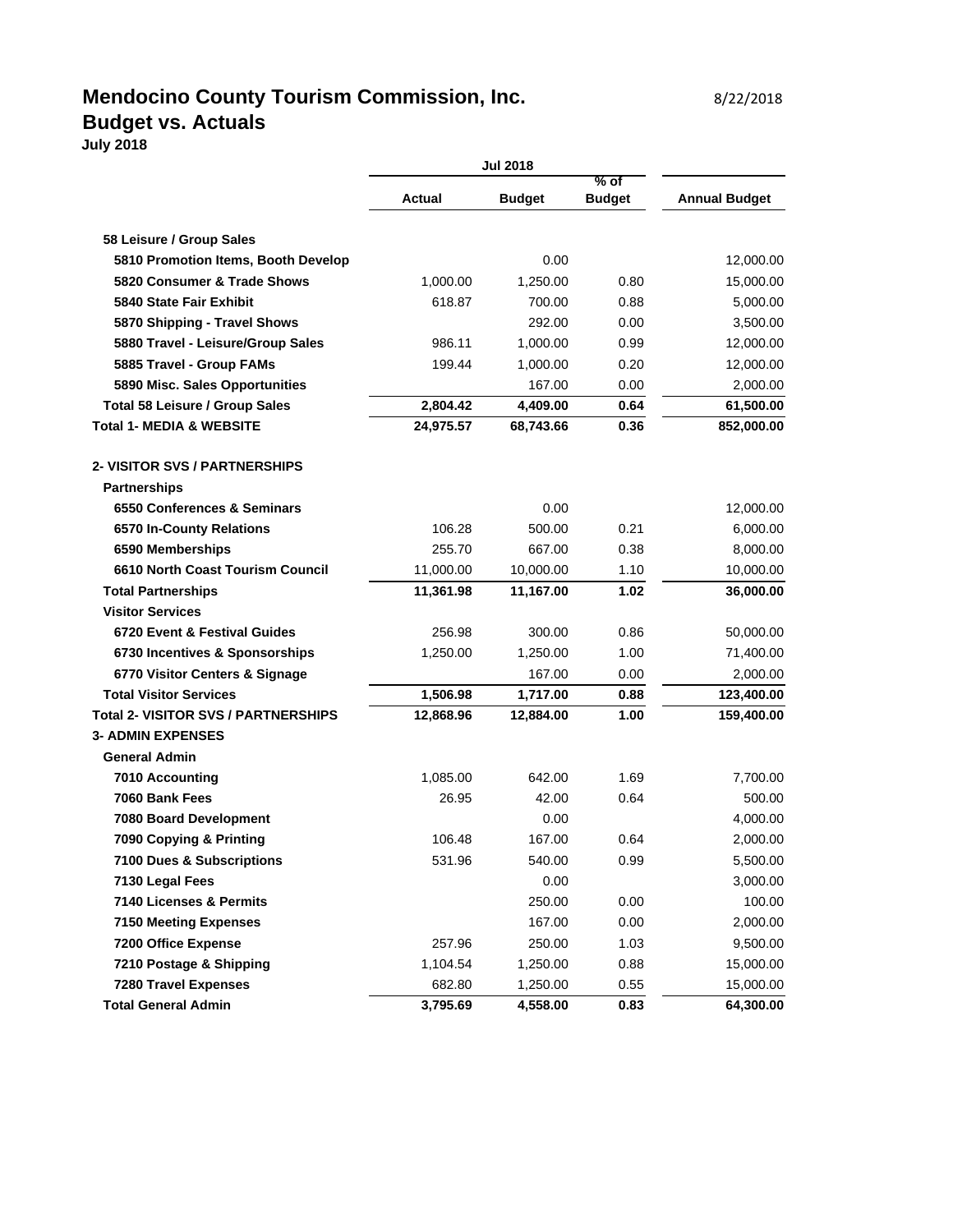## **Mendocino County Tourism Commission, Inc.** 8/22/2018 **Budget vs. Actuals**

**July 2018**

|                            | <b>Jul 2018</b> |                 |                         |                      |
|----------------------------|-----------------|-----------------|-------------------------|----------------------|
|                            | <b>Actual</b>   | <b>Budget</b>   | $%$ of<br><b>Budget</b> | <b>Annual Budget</b> |
| <b>Occupancy Costs</b>     |                 |                 |                         |                      |
| <b>7650 Rent</b>           | 3,450.00        | 2,083.00        | 1.66                    | 25,000.00            |
| 7660 Insurance             | 2,329.14        | 2,400.00        | 0.97                    | 3,000.00             |
| 7850 Repairs & Maintenance | 231.00          | 250.00          | 0.92                    | 7,500.00             |
| 7890 Taxes                 |                 |                 |                         | 100.00               |
| 7910 Telecommunication     | 603.20          | 500.00          | 1.21                    | 6,000.00             |
| 7950 Utilities             | 546.50          | 708.00          | 0.77                    | 8,500.00             |
| Total Occupancy Coete      | 745004          | <b>E 044 00</b> | 1. 21                   | <b>EQ 100.00</b>     |

| 7950 Utilities                 | 546.50    | 708.00       | 0.77   | 8,500.00     |
|--------------------------------|-----------|--------------|--------|--------------|
| <b>Total Occupancy Costs</b>   | 7,159.84  | 5,941.00     | 1.21   | 50,100.00    |
| <b>Total 3- ADMIN EXPENSES</b> | 10,955.53 | 10,499.00    | 1.04   | 114,400.00   |
| <b>4- PERSONNEL</b>            |           |              |        |              |
| 8510 Salaries & Wages          | 23,465.09 | 28,034.00    | 0.84   | 336,404.00   |
| 8530 Payroll Taxes             | 2,034.32  | 1,792.00     | 1.14   | 21,500.00    |
| 8540 Payroll Processing Fees   | 47.00     | 28.00        | 1.68   | 336.00       |
| 8550 Workers Comp              | 3,171.00  | 3,000.00     | 1.06   | 3,000.00     |
| 8570 Health Insurance          | 2,248.00  | 2,875.00     | 0.78   | 34,500.00    |
| 8580 Other Employee Benefits   |           | 292.00       | 0.00   | 3,500.00     |
| 8590 Contract Work             | 650.00    | 590.00       | 1.10   | 3,543.00     |
| 8615 Employee Recruitment      |           | 125.00       | 0.00   | 1,500.00     |
| <b>Total 4- PERSONNEL</b>      | 31,615.41 | 36,736.00    | 0.86   | 404,283.00   |
| <b>Total Expenses</b>          | 80,415.47 | 128,862.66   | 0.62   | 1,530,083.00 |
| <b>Net Operating Income</b>    | 29,790.53 | (16, 407.90) | (1.82) | (200,000.00) |
| Net Income                     | 29,790.53 | (16, 407.90) | (1.82) | (200,000.00) |
| <b>Budget Adjustment</b>       |           |              |        |              |
| <b>Previous Year Carryover</b> | 0.00      | 16,666.67    | 0.00   | 200,000.00   |
| <b>BALANCE</b>                 | 29,790.53 | 258.77       | 115.12 | 0.00         |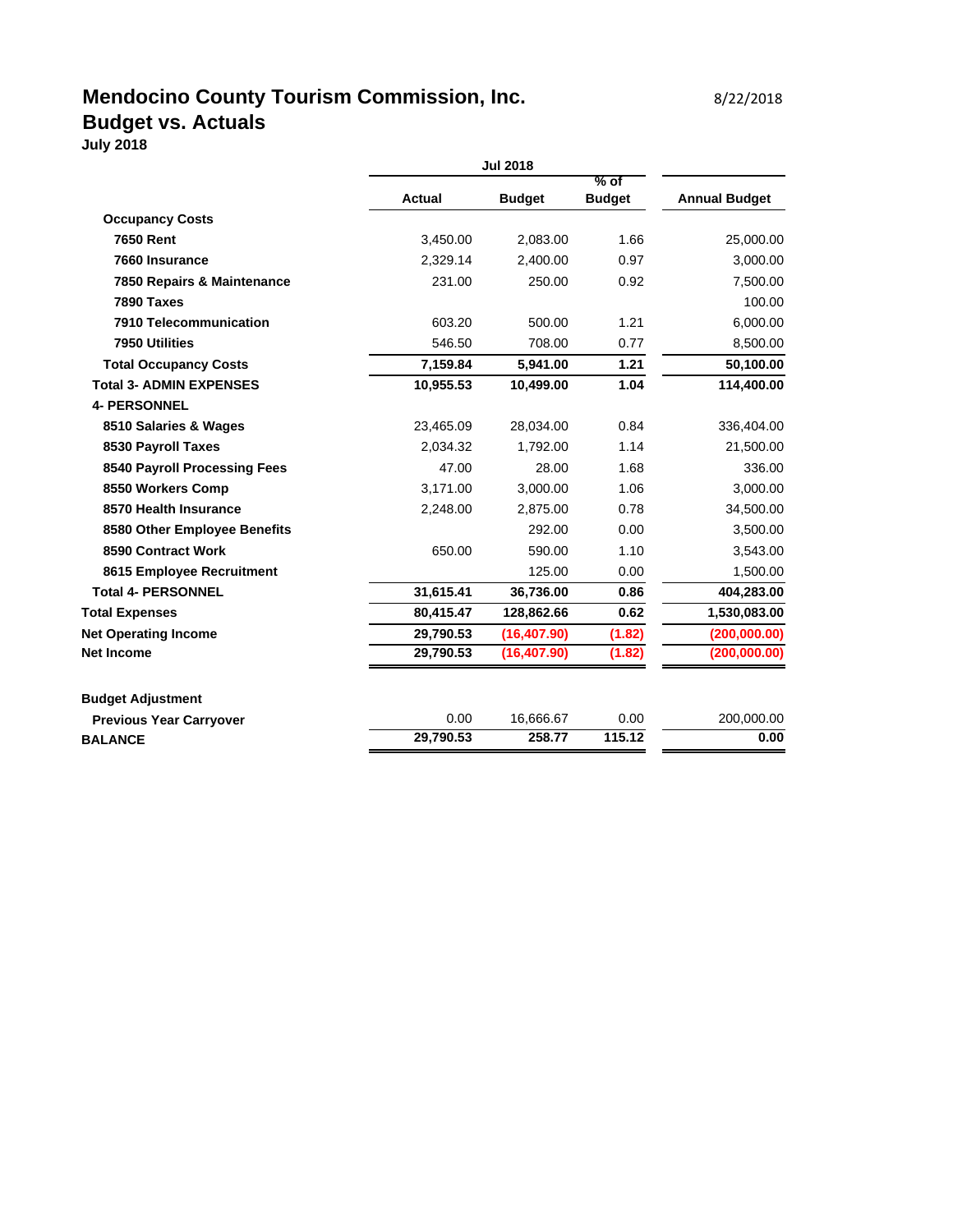# **Visit Mendocino County 8/22/2018 Balance Sheet Comparison**

**As of July 31, 2018**

|                                      | July 31, 2018 | July 31, 2017 | \$ Change     | % Change |
|--------------------------------------|---------------|---------------|---------------|----------|
| <b>ASSETS</b>                        |               |               |               |          |
| <b>Current Assets</b>                |               |               |               |          |
| <b>Bank Accounts</b>                 |               |               |               |          |
| 1015 MLCU Checking                   | 103,858.15    | 265,026.52    | (161, 168.37) | (0.61)   |
| 1020 MLCU Savings                    | 132,297.25    | 130,465.42    | 1,831.83      | 0.01     |
| 1030 Cash drawer                     | 100.00        | 100.00        | 0.00          | 0.00     |
| <b>Total Bank Accounts</b>           | 236,255.40    | 395,591.94    | (159, 336.54) | (0.40)   |
| <b>Accounts Receivable</b>           |               |               |               |          |
| <b>1100 Accounts Receivable</b>      | 443,778.14    | 326,150.55    | 117,627.59    | 0.36     |
| <b>Total Accounts Receivable</b>     | 443,778.14    | 326,150.55    | 117,627.59    | 0.36     |
| <b>Other Current Assets</b>          |               |               |               |          |
| <b>1230 Prepaid Expenses</b>         | 6,555.00      | 8,670.00      | (2, 115.00)   | (0.24)   |
| 1250 Refundable Deposits             | 4,636.00      | 2,350.00      | 2,286.00      | 0.97     |
| <b>Total Other Current Assets</b>    | 11,191.00     | 11,020.00     | 171.00        | 0.02     |
| <b>Total Current Assets</b>          | 691,224.54    | 732,762.49    | (41, 537.95)  | (0.06)   |
| <b>Fixed Assets</b>                  |               |               |               |          |
| 1510 Furniture and Equipment         | 46,385.00     | 46,385.00     | 0.00          | 0.00     |
| <b>1600 Accumulated Depreciation</b> | (46, 385.00)  | (46, 385.00)  | 0.00          | 0.00     |
| <b>Total Fixed Assets</b>            | 0.00          | 0.00          | 0.00          |          |
| <b>Other Assets</b>                  |               |               |               |          |
| 1700 Website Development             | 0.00          | 70,000.00     | (70,000.00)   | (1.00)   |
| <b>1750 Accumulated Amortization</b> | 0.00          | (70,000.00)   | 70,000.00     | 1.00     |
| <b>Total Other Assets</b>            | 0.00          | 0.00          | 0.00          |          |
| <b>TOTAL ASSETS</b>                  | 691,224.54    | 732,762.49    | (41, 537.95)  | (0.06)   |
| <b>LIABILITIES AND EQUITY</b>        |               |               |               |          |
| <b>Liabilities</b>                   |               |               |               |          |
| <b>Current Liabilities</b>           |               |               |               |          |
| <b>Accounts Payable</b>              |               |               |               |          |
| 2000 Accounts Payable                | 32,529.63     | 34,333.95     | (1,804.32)    | (0.05)   |
| <b>Total Accounts Payable</b>        | 32,529.63     | 34,333.95     | (1,804.32)    | (0.05)   |
| <b>Other Current Liabilities</b>     |               |               |               |          |
| <b>Payroll Liabilities</b>           | 0.00          | 0.00          | 0.00          |          |
| 2230 SUI & ETT Payable               | 216.46        | 0.00          | 216.46        |          |
| 2240 FUTA Payable                    | 22.78         | 0.00          | 22.78         |          |
| 2270 Accrued Payroll                 | 11,714.17     | 8,650.17      | 3,064.00      | 0.35     |
| 2275 Accrued PTO                     | 2,805.90      | 440.48        | 2,365.42      | 5.37     |
| <b>Total Payroll Liabilities</b>     | 14,759.31     | 9,090.65      | 5,668.66      | 0.62     |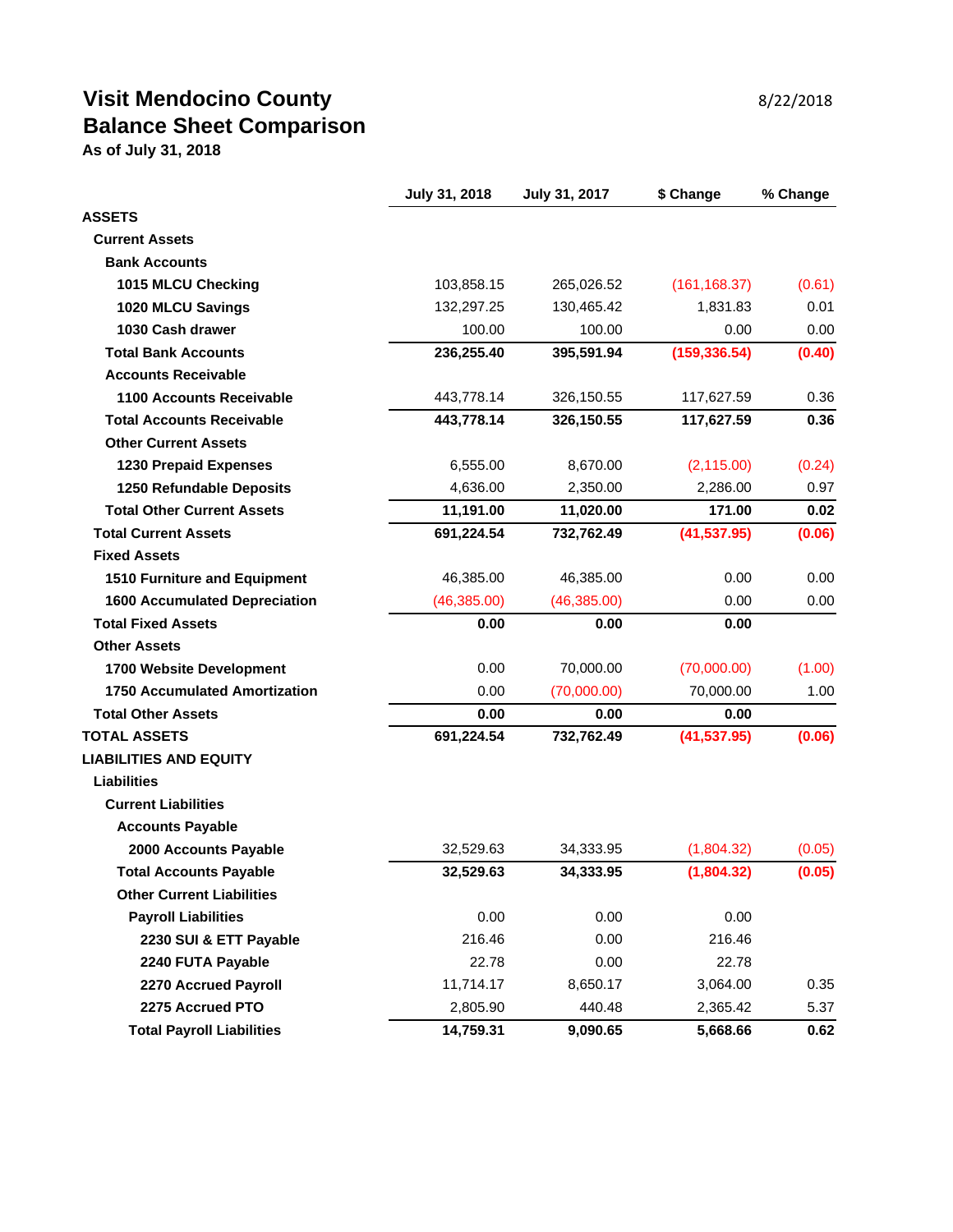# **Visit Mendocino County 8/22/2018 Balance Sheet Comparison**

**As of July 31, 2018**

|                                        | July 31, 2018 | July 31, 2017 | \$ Change    | % Change |
|----------------------------------------|---------------|---------------|--------------|----------|
| <b>Total Other Current Liabilities</b> | 14,759.31     | 9,090.65      | 5,668.66     | 0.62     |
| <b>Total Current Liabilities</b>       | 47,288.94     | 43,424.60     | 3,864.34     | 0.09     |
| <b>Total Liabilities</b>               | 47,288.94     | 43,424.60     | 3,864.34     | 0.09     |
| <b>Equity</b>                          |               |               |              |          |
| 3100 Contingency-Restricted            | 132,044.00    | 130,344.00    | 1,700.00     | 0.01     |
| 3900 Unrestricted Net Assets (RE)      | 482,101.07    | 522,731.74    | (40,630.67)  | (0.08)   |
| <b>Net Income</b>                      | 29,790.53     | 36,262.15     | (6,471.62)   | (0.18)   |
| <b>Total Equity</b>                    | 643,935.60    | 689,337.89    | (45, 402.29) | (0.07)   |
| TOTAL LIABILITIES AND EQUITY           | 691,224.54    | 732,762.49    | (41, 537.95) | (0.06)   |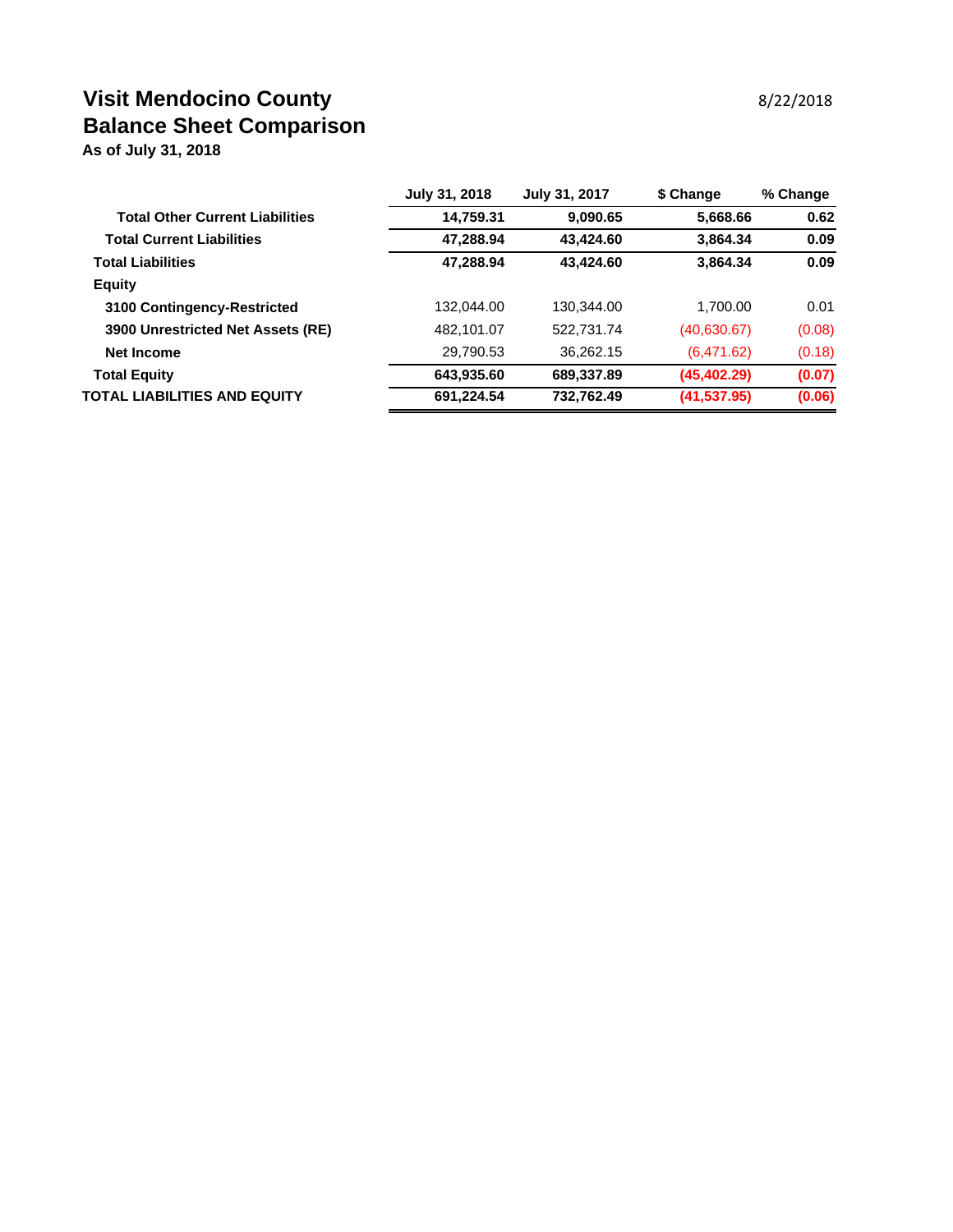#### **Visit Mendocino County** 8/22/2018 **Profit and Loss Comparison July 2018**

| <b>Income</b><br>0.01<br>74,649.67<br>73,876.59<br>773.08<br>4030 County BID<br>(20, 873.25)<br>4031 County BID adjustments<br>20,873.25<br>(1.00)<br>36,294.00<br>4035 County 50% Match<br>35,545.09<br>(748.91)<br>(0.02)<br><b>Other Income</b><br>0.00<br>4950 Interest Income<br>11.24<br>3.67<br>7.57<br>0.48 |
|---------------------------------------------------------------------------------------------------------------------------------------------------------------------------------------------------------------------------------------------------------------------------------------------------------------------|
|                                                                                                                                                                                                                                                                                                                     |
|                                                                                                                                                                                                                                                                                                                     |
|                                                                                                                                                                                                                                                                                                                     |
|                                                                                                                                                                                                                                                                                                                     |
|                                                                                                                                                                                                                                                                                                                     |
|                                                                                                                                                                                                                                                                                                                     |
| 11.24<br>7.57<br><b>Total Other Income</b><br>3.67<br>0.48                                                                                                                                                                                                                                                          |
| 110,206.00<br><b>Total Income</b><br>131,051.41<br>(20, 845.41)<br>(0.16)                                                                                                                                                                                                                                           |
| <b>Gross Profit</b><br>110,206.00<br>(0.16)<br>131,051.41<br>(20, 845.41)                                                                                                                                                                                                                                           |
| <b>Expenses</b>                                                                                                                                                                                                                                                                                                     |
| <b>1- MEDIA &amp; WEBSITE</b>                                                                                                                                                                                                                                                                                       |
| 50 Advertising / Media                                                                                                                                                                                                                                                                                              |
| 794.89<br>5130 Print & Online Advertising<br>2,080.78<br>(1,285.89)<br>(0.62)                                                                                                                                                                                                                                       |
| (1, 285.89)<br>794.89<br>2,080.78<br>(0.62)<br><b>Total 50 Advertising / Media</b>                                                                                                                                                                                                                                  |
| 0.00<br>55 Marketing / Public Relations                                                                                                                                                                                                                                                                             |
| 0.00<br><b>5510 Public Relations Contract</b><br>6,666.66<br>6,666.66<br>0.00                                                                                                                                                                                                                                       |
| 0.00<br>5520 Marketing Agency Contract<br>8,333.00<br>8,333.00<br>0.00                                                                                                                                                                                                                                              |
| 5530 Marketing & Comm. Coordinator<br>5,500.00<br>(5,500.00)<br>(1.00)                                                                                                                                                                                                                                              |
| 644.26<br>605.82<br>38.44<br><b>5540 Clipping Service</b><br>0.06                                                                                                                                                                                                                                                   |
| 5610 Travel -PR Related<br>1,042.30<br>1,042.30                                                                                                                                                                                                                                                                     |
| 525.90<br>102.83<br>4.11<br>5680 Visiting Media FAM Expenses<br>423.07                                                                                                                                                                                                                                              |
| 17,212.12<br>21,208.31<br>(3,996.19)<br>(0.19)<br><b>Total 55 Marketing / Public Relations</b>                                                                                                                                                                                                                      |
| 57 Website Maint / Development<br>0.00                                                                                                                                                                                                                                                                              |
| 5710 Interactive Media Coordinator<br>0.00<br>2,500.00<br>2,500.00<br>0.00                                                                                                                                                                                                                                          |
| 600.00<br>1,664.14<br>1,064.14<br>1.77<br>5750 Development/ Maintenance                                                                                                                                                                                                                                             |
| <b>Total 57 Website Maint / Development</b><br>4,164.14<br>1,064.14<br>0.34<br>3,100.00                                                                                                                                                                                                                             |
| 0.00<br>58 Leisure / Group Sales                                                                                                                                                                                                                                                                                    |
| (4, 166.66)<br>5805 Sales Manager Contract<br>4,166.66<br>(1.00)                                                                                                                                                                                                                                                    |
| (11, 452.10)<br>5810 Promotion Items, Booth Develop<br>11,452.10<br>(1.00)                                                                                                                                                                                                                                          |
| 1,000.00<br>5820 Consumer & Trade Shows<br>1,000.00                                                                                                                                                                                                                                                                 |
| 5840 State Fair Exhibit<br>618.87<br>618.87                                                                                                                                                                                                                                                                         |
| 986.11<br>69.02<br>917.09<br>13.29<br>5880 Travel - Leisure/Group Sales                                                                                                                                                                                                                                             |
| 199.44<br>74.90<br>5885 Travel - Group FAMs<br>124.54<br>1.66                                                                                                                                                                                                                                                       |
| <b>Total 58 Leisure / Group Sales</b><br>2,804.42<br>15,762.68<br>(12,958.26)<br>(0.82)                                                                                                                                                                                                                             |
| <b>Total 1- MEDIA &amp; WEBSITE</b><br>24,975.57<br>42,151.77<br>(17, 176.20)<br>(0.41)                                                                                                                                                                                                                             |
| 0.00<br>2- VISITOR SVS / PARTNERSHIPS                                                                                                                                                                                                                                                                               |
| 0.00<br><b>Partnerships</b>                                                                                                                                                                                                                                                                                         |
| 6570 In-County Relations<br>106.28<br>438.95<br>(332.67)<br>(0.76)                                                                                                                                                                                                                                                  |
| 255.70<br>6,158.68<br>(5,902.98)<br>6590 Memberships<br>(0.96)                                                                                                                                                                                                                                                      |
| 11,000.00<br>6610 North Coast Tourism Council<br>10,000.00<br>1,000.00<br>0.10                                                                                                                                                                                                                                      |
| 11,361.98<br>(5,235.65)<br><b>Total Partnerships</b><br>16,597.63<br>(0.32)                                                                                                                                                                                                                                         |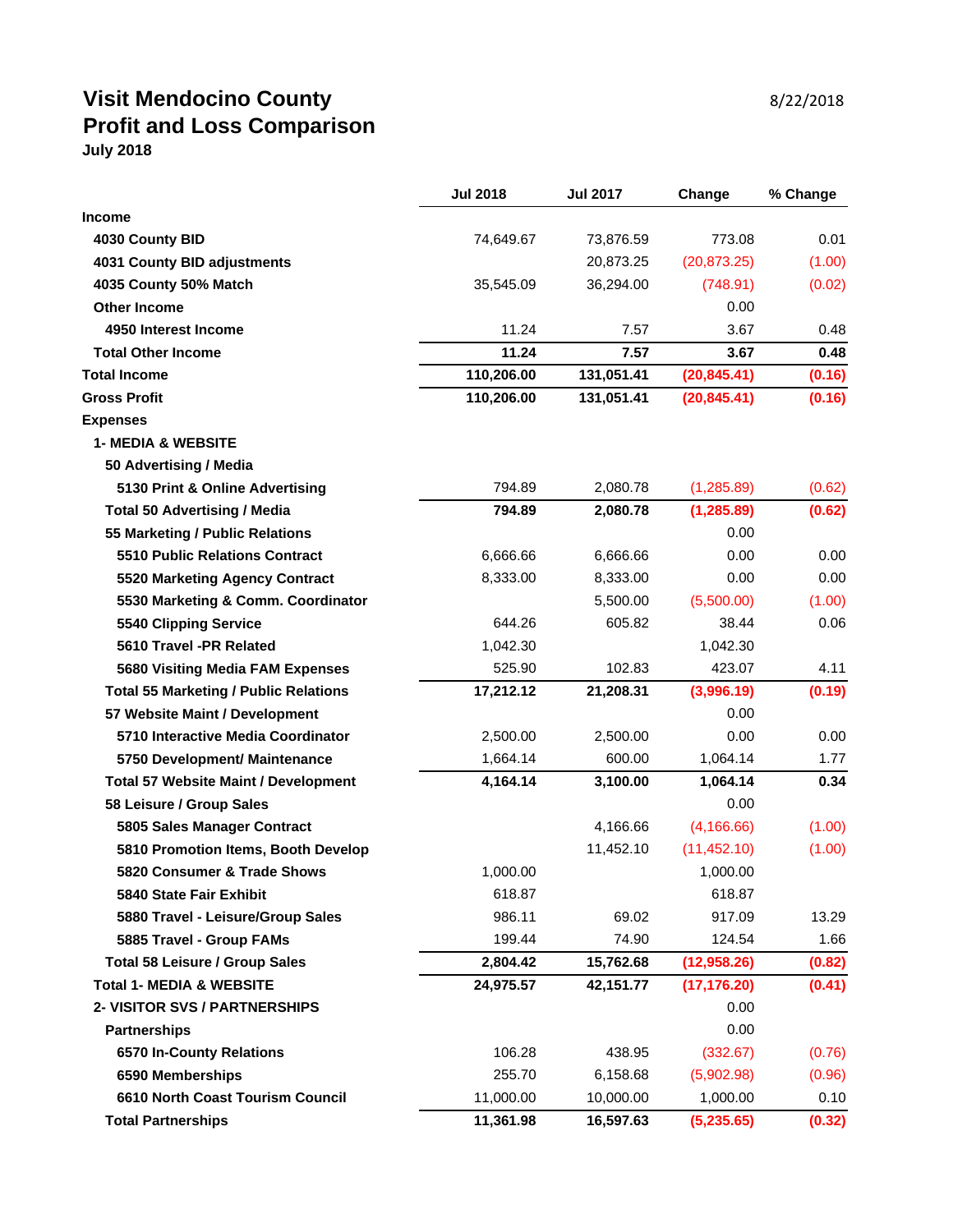## **Visit Mendocino County 8/22/2018 Profit and Loss Comparison July 2018**

|                                            | <b>Jul 2018</b> | <b>Jul 2017</b> | Change       | % Change |
|--------------------------------------------|-----------------|-----------------|--------------|----------|
| <b>Visitor Services</b>                    |                 |                 | 0.00         |          |
| 6720 Event & Festival Guides               | 256.98          | 240.35          | 16.63        | 0.07     |
| 6730 Incentives & Sponsorships             | 1,250.00        | 1,762.50        | (512.50)     | (0.29)   |
| <b>Total Visitor Services</b>              | 1,506.98        | 2,002.85        | (495.87)     | (0.25)   |
| <b>Total 2- VISITOR SVS / PARTNERSHIPS</b> | 12,868.96       | 18,600.48       | (5,731.52)   | (0.31)   |
| <b>3- ADMIN EXPENSES</b>                   |                 |                 | 0.00         |          |
| <b>General Admin</b>                       |                 |                 | 0.00         |          |
| 7010 Accounting                            | 1,085.00        | 560.00          | 525.00       | 0.94     |
| 7060 Bank Fees                             | 26.95           | 133.95          | (107.00)     | (0.80)   |
| 7090 Copying & Printing                    | 106.48          | 138.14          | (31.66)      | (0.23)   |
| 7100 Dues & Subscriptions                  | 531.96          |                 | 531.96       |          |
| 7130 Legal Fees                            |                 | 820.00          | (820.00)     | (1.00)   |
| <b>7150 Meeting Expenses</b>               |                 | 108.94          | (108.94)     | (1.00)   |
| 7200 Office Expense                        | 257.96          | 1,568.64        | (1,310.68)   | (0.84)   |
| 7210 Postage & Shipping                    | 1,104.54        | 713.47          | 391.07       | 0.55     |
| <b>7280 Travel Expenses</b>                | 682.80          | 894.73          | (211.93)     | (0.24)   |
| <b>Total General Admin</b>                 | 3,795.69        | 4,937.87        | (1, 142.18)  | (0.23)   |
| <b>Occupancy Costs</b>                     |                 |                 | 0.00         |          |
| <b>7650 Rent</b>                           | 3,450.00        | 1,950.00        | 1,500.00     | 0.77     |
| 7660 Insurance                             | 2,329.14        | 2,106.92        | 222.22       | 0.11     |
| 7850 Repairs & Maintenance                 | 231.00          | 131.00          | 100.00       | 0.76     |
| 7910 Telecommunication                     | 603.20          | 460.84          | 142.36       | 0.31     |
| 7950 Utilities                             | 546.50          | 627.92          | (81.42)      | (0.13)   |
| <b>Total Occupancy Costs</b>               | 7,159.84        | 5,276.68        | 1,883.16     | 0.36     |
| <b>Total 3- ADMIN EXPENSES</b>             | 10,955.53       | 10,214.55       | 740.98       | 0.07     |
| <b>4- PERSONNEL</b>                        |                 |                 | 0.00         |          |
| 8510 Salaries & Wages                      | 23,465.09       | 16,864.34       | 6,600.75     | 0.39     |
| 8530 Payroll Taxes                         | 2,034.32        | 1,290.12        | 744.20       | 0.58     |
| 8540 Payroll Processing Fees               | 47.00           |                 | 47.00        |          |
| 8550 Workers Comp                          | 3,171.00        | 3,518.00        | (347.00)     | (0.10)   |
| 8570 Health Insurance                      | 2,248.00        | 1,600.00        | 648.00       | 0.41     |
| 8590 Contract Work                         | 650.00          | 550.00          | 100.00       | 0.18     |
| <b>Total 4- PERSONNEL</b>                  | 31,615.41       | 23,822.46       | 7,792.95     | 0.33     |
| <b>Total Expenses</b>                      | 80,415.47       | 94,789.26       | (14, 373.79) | (0.15)   |
| <b>Net Operating Income</b>                | 29,790.53       | 36,262.15       | (6,471.62)   | (0.18)   |
| <b>Net Income</b>                          | 29,790.53       | 36,262.15       | (6,471.62)   | (0.18)   |